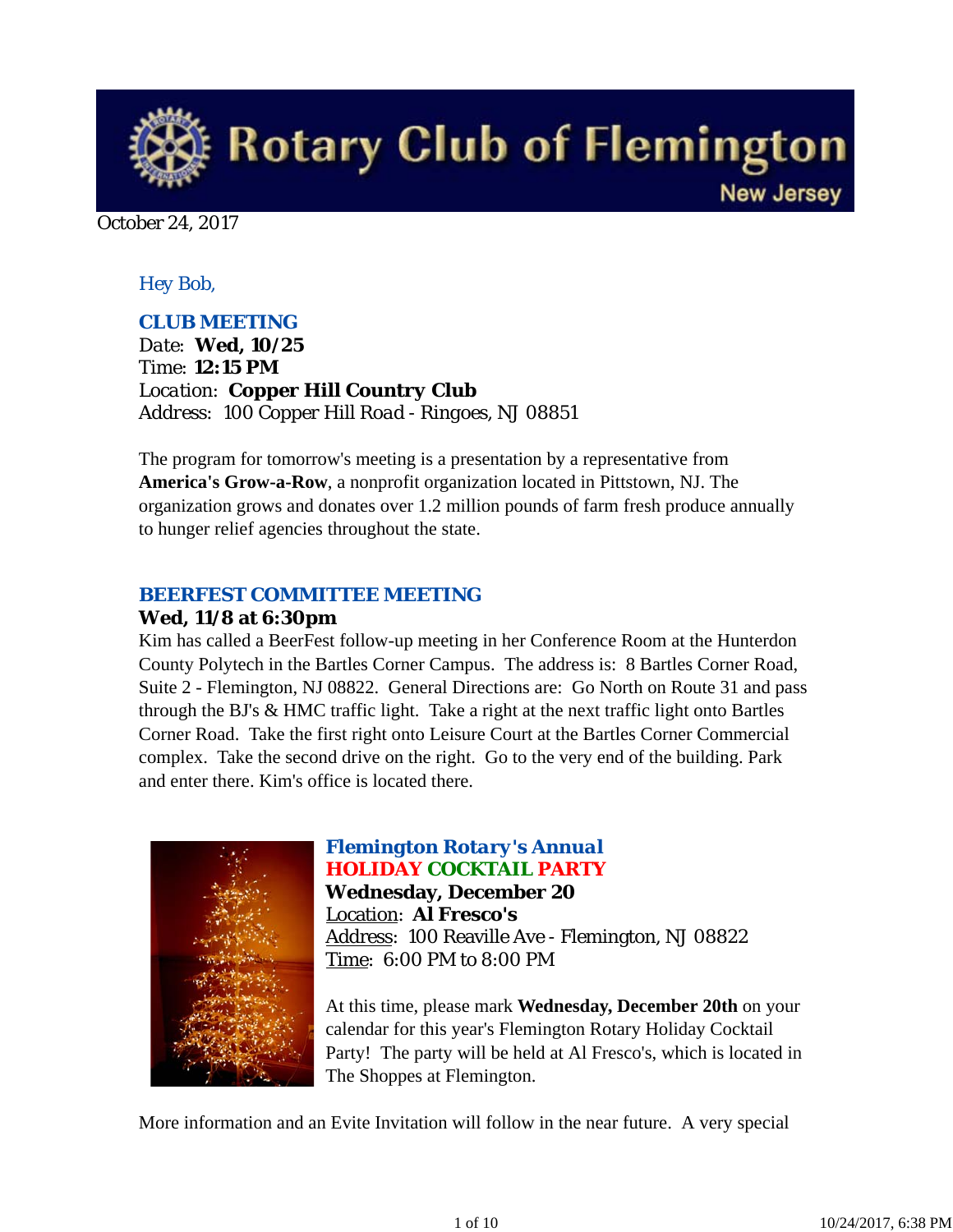thanks to Karen Widico for coordinating the Holiday Party!

# *Samaritan Homeless Interim Program (SHIP) Mobile Soup Kitchen/Disaster Unit* **From the Montgomery/Rocky Hill Rotary Club**

The Montgomery/Rocky Hill Rotary Club is looking for members to join them in planning and sharing an idea on making the "**Make A Difference - SHIP's Mobile Soup Kitchen/Disaster Unit**" project a success. A meeting will be held on November 15th at 9 AM at the Nassau Club, 6 Mercer St, Princeton, NJ. SHIP, which stands for Samaritan Homeless Interim Program, serves the homeless, near homeless, working poor, and individuals who are not able to obtain other assistance. The food truck allows for the delivery of food on a nightly bases in the area communities. This vehicle also provides direct services for Alcohol/Substance Interim Counseling and Referrals, the "Better Way" program. Addressing the opioid crisis on the ground is important. **Please RSVP** to Sharon Prosinski at **slpromu@aol.com** by November 11.

### *RIDES for JOHN ZULLO* **From Sandy Clark Updated 10/24/2017**

Five Rotarians have volunteered to drive John Zullo to and from our weekly meetings. John would not be attending meetings on a regular basis if it weren't for this ride sharing. An updated (and tentative) driving schedule for the next several weeks can be seen below. This will be revised as necessary in each weekly E-Monger. Scheduled drivers should contact Sandy Clark at least 24 hours before the Wednesday meeting if they become unable to drive. At the same time, John will call the scheduled driver at least a day in advance if he does not plan to attend the meeting.

#### **Proposed Schedule of Rides for John Zullo**

- Oct. 25 Sandy Clark
- Nov. 1 Ken Skowronek

# *PROPOSED NEW MEMBER* **Jeffrey Moore**

The Membership Committee and Board have approved **Jeff Moore** for potential membership in the Rotary Club of Flemington. Jeff has been proposed by Joe Ziegler and has attended several of our club meetings. He would have the proposed classification of "**Education - Secondary**". Jeff is the Superintendent for the Hunterdon Central Regional High School. He resides in Delran, NJ.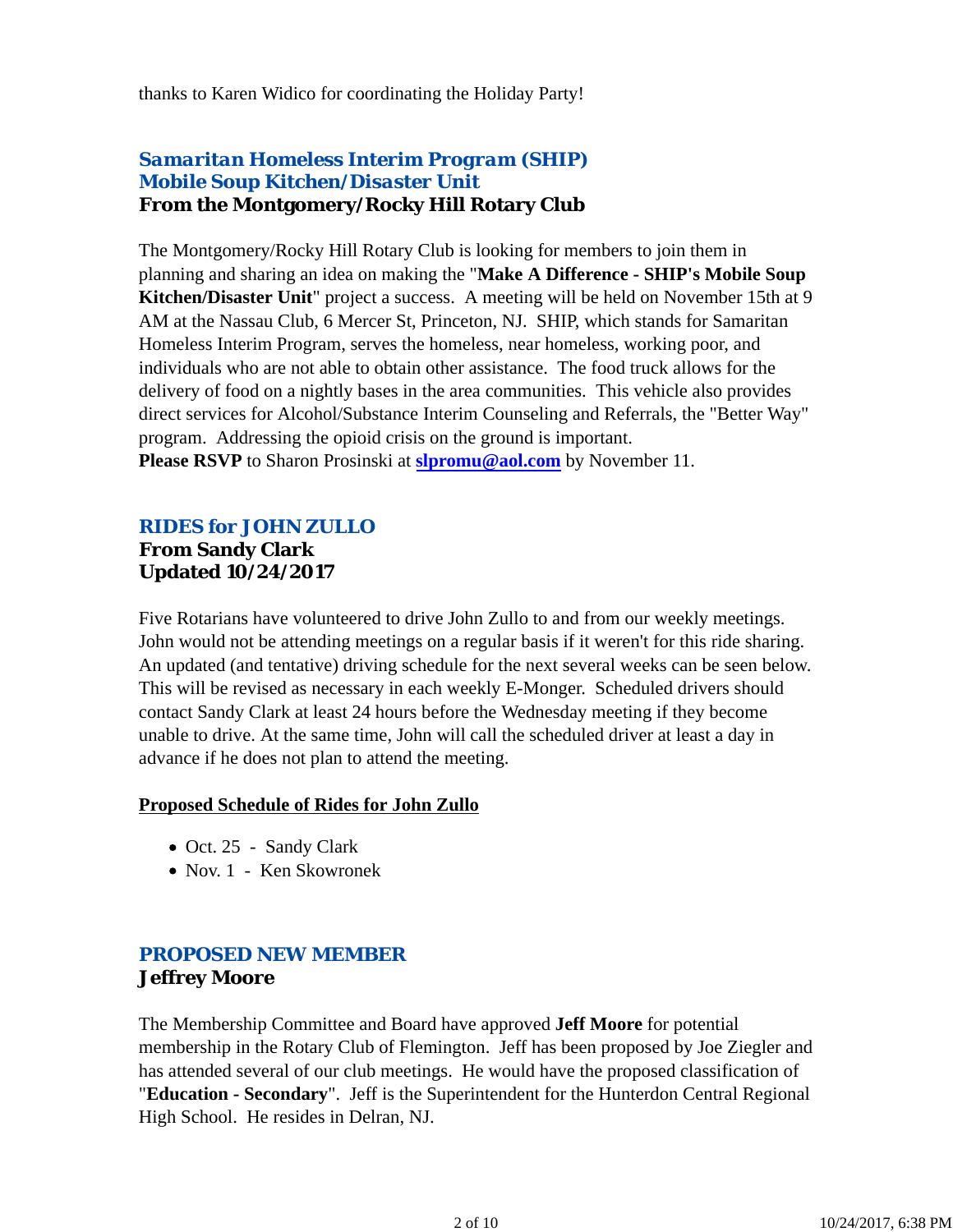Kim announced this information at the 9/27/2017 lunch meeting. Members had until the end of business on Tuesday, 10/3/2017 to submit a written objection to the board. Since no objections were received, Jeff is eligible for membership and will have his Orientation meeting scheduled.



## *PHOTO ALBUM from the FLEMINGTON ROTARY BEERFEST* **Held on Sat, October 14, 2017** VIP Session: **12noon** to **1:00pm** General Session: **1:00pm** to **4:30pm** Liberty Village Outlet Marketplace

**Click Here** to view the Photo Album from the recent **Flemington Rotary BeerFest**. As you

can see from the pictures, everyone attending had a great time! A very special thanks to the Rev. Dr. Herb Bohler for taking the photos and generating the album for everyone to enjoy.

# *ROTARACT VIDEO created from the BEERFEST*

**By The Raritan Valley Community College Rotaract Members** Recorded on Sat, October 14, 2017

The following is an email we received from Allyson Stillwell from the R.V.C.C. Rotaract Club.

Good Evening Dr. Ruberto,

Thank you so much for inviting us to be at the BeerFest! Our members had a great time and it was certainly a successful event. One of our officers constructed a video from the footage and pictures she took at the event. I attached a link for the video below. Please take a look at it, she did a great job and captured the best parts of the event.

**https://quik.gopro.com/v/Oq4zKzhyWe/**

Thank you, Allyson Stillwell

# *Joint HUNTERDON COUNTY ROTARY MEETING*

Date: **Thursday, November 9** Time: **5:30pm to 7pm** Location: To Be Determined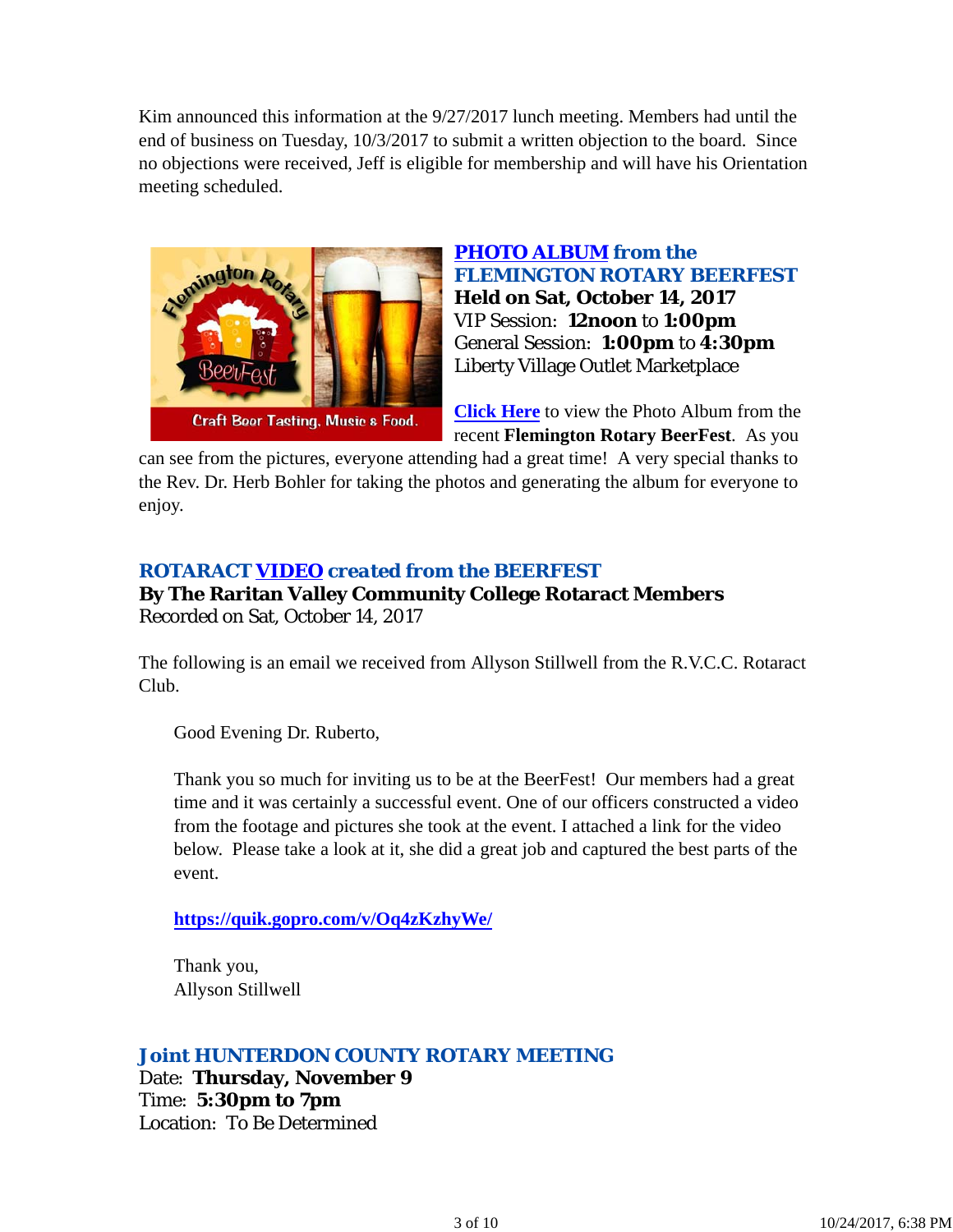# Cost: Estimated at **\$25 per Person**

A joint meeting is currently being planned for the Hunterdon County Rotary Clubs. Since the date is a few days before Veterans Day, the speakers will be a group of WWII and Vietnam War Veterans. The evening will include appetizers, but no actual dinner is being planned. More details to follow as they become available.



# *Find us on Facebook*

Click the image to the left to connect with the Rotary Club of Flemington, NJ on Facebook.



# *The Flemington Rotary MEMBER DIRECTORY Is Updated on the Website*

A PDF copy of the Club Directory kept on the club website, located on the password protected "**Members Only**" page. To access this, simply goto **www.FlemingtonRotaryNJ.org** and click on "Members

Only" in the upper left. The page is password protected. If you do not have the password, simply email us and request it.

If you see any updates that need to be made (a change of address, email, phone number, something is not listed correctly, etc.), please email Sandy Clark and request any changes to be made. **Click Here** to generate an email to Sandy.



# *SPEAKERS & PROGRAMS BEING SOUGHT*

Mick Schaible is looking for some ideas for upcoming meeting programs and speakers. If you have any leads, please pass them onto Mick, who will follow-up to schedule the speaker.

**Click here** to generate an email directly to Mick.



# *HUNTERDON COUNTY CHAMBER OF COMMERCE*

As you know, the Rotary Club of Flemington is a member of the H.C. Chamber of Commerce. This enables all Rotarians the ability to attend a Chamber function as a "member". If someone asks you what your business is, you would explain that you are a member representing the Rotary Club of Flemington. **Click Here** to visit the Chamber website for a listing of upcoming events.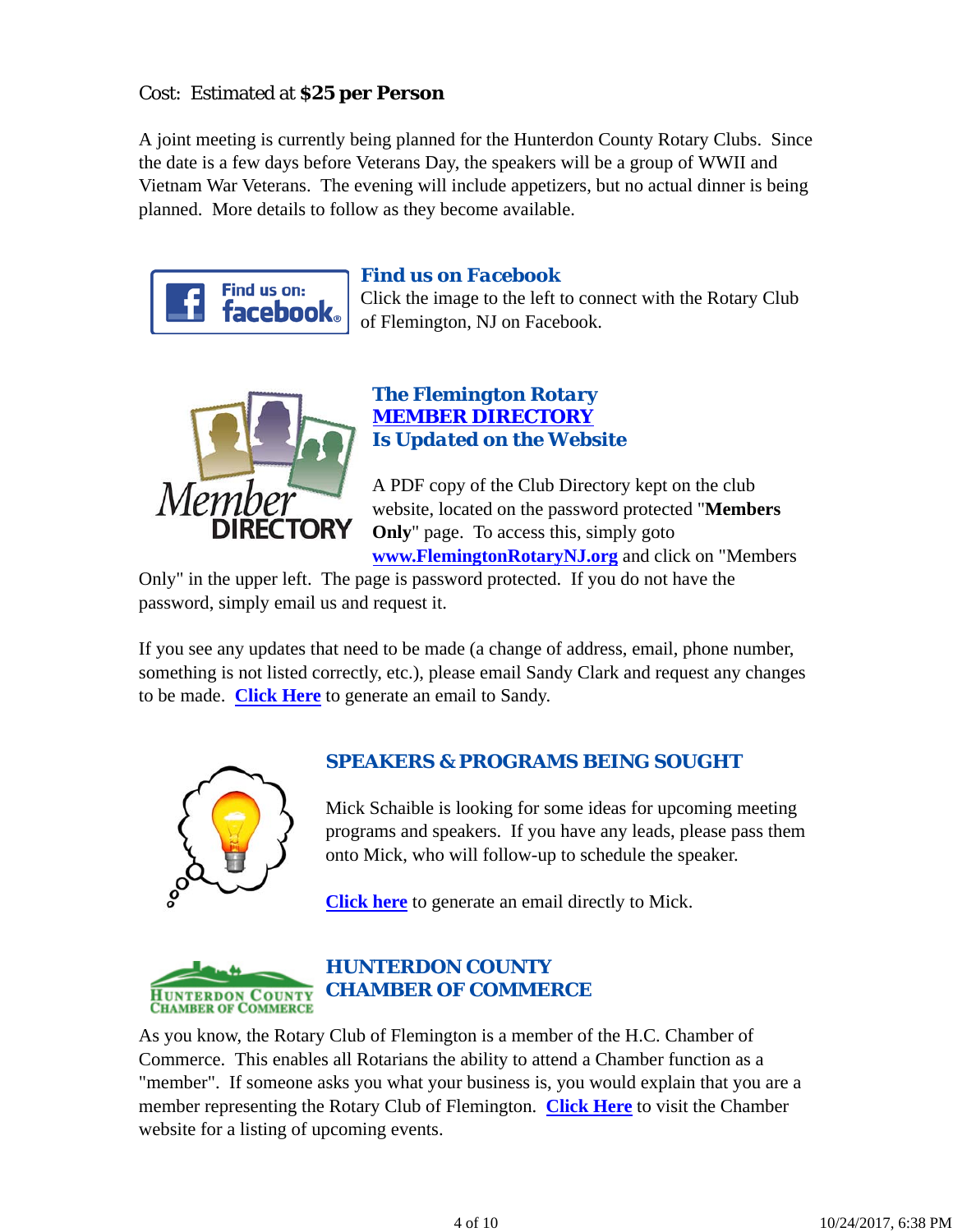### *ROTARY DISTRICT 7510 NEWS*

**Click Here** to read the current news from our Rotary District 7510.

### *UPCOMING DATES TO NOTE:*

Wed,  $11/01$ : Ken Hayes - Acquasurvey...unexploded bombs in Laos and the construction of a school there. Wed, 11/08: TBA Wed, 11/15: District Governor Official Visit. Wed, 11/22: TBA Wed, 11/29: TBA

Next RCOF Board Meeting: Wed, 11/15 at 5:30 PM (Usually the 3<sup>rd</sup> Wed). Next Membership Meeting: Wed, 11/8 at 1:30 PM (Usually the 2<sup>nd</sup> Wed).

#### **Upcoming RCOF Club Events, Fundraisers, Fellowship Events, Etc**.:

12/1 (Fri): Main Street Flemington Christmas Tree Lighting 12/3 (Sun): Flemington Holiday Parade

#### **Rotary District 7510 Events & Functions:**

To Be Announced.

#### *COMMITTEE LIST:*

**Click Here** to download the listing of all current Club Committee's and its members.

### *"MEMBERS ONLY" WEBSITE:*

#### **Click Here for the Members Only section of the website to find:**

- 1) The "Membership Proposal Form" to propose a new member.
- 2) New Member Information.
- 3) An Online Copy of the Club Membership Directory.
- 4) A Link to All Photos Albums of the Club.

#### *ROTARY WEBSITE LINKS:*

Rotary International: **www.Rotary.org** Rotary District 7510: **www.RotaryNJ.org**

#### *NEARBY ROTARY CLUB MEETINGS:*

As A Rotarian, you are Welcome to attend a Rotary Club meeting anywhere in the world. Click here for the Rotary Club Locator App. Or see below for some local meetings:

Mondays

**Lambertville/New Hope** (6:30 pm) - Lambertville Station Restaurant; 11 Bridge Street, Lambertville NJ 08530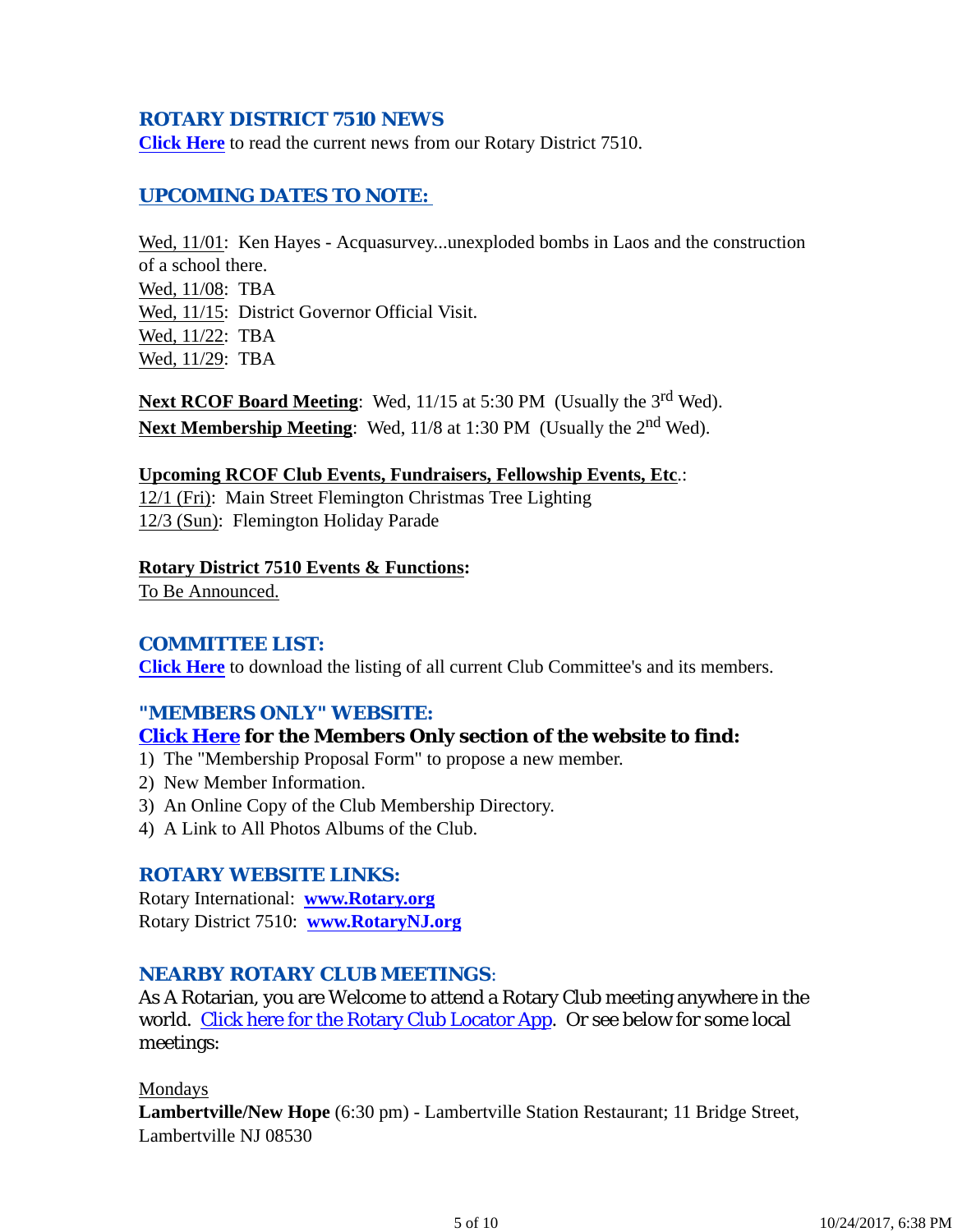**Piscataway** (12:15 pm) - Radisson Hotel; 21 Kingsbridge Road, Piscataway, NJ 08854

### Tuesdays

**Whitehouse** (12:15 pm) - Max's 22; 456 Route 22 West, Whitehouse Station, NJ 08889 **Princeton** (12:15 pm) - The Nassau Club; 6 Mercer Street, Princeton, NJ 08540 **Bridgewater-Bound Brook** (12:15 pm) - Arbor Glenn; 100 Monroe St, Bridgewater 08807

### Wednesdays

**Branchburg Township** (7:30 am): Stoney Brook Grille; 1285 Route 28, North Branch, NJ 08876

**Flemington** (12:15pm): Copper Hill Country Club; 100 Copper Hill Road, Ringoes, NJ 08851

**Hillsborough Township** (6:15 pm): Pheasant's Landing; 311 Amwell Road (Rt. 514), Hillsborough, NJ 08844

### Thursdays

**Clinton Sunrise** (7:30 am): Clinton Fire Department; New Street, Clinton, NJ 08809 **Somerville/Bridgewater** (12:15 pm): Bridgewater Manor; 1251 US Highway 202/206, Bridgewater, NJ 08807

**Trenton** (12:15 pm): Freddie's Tavern; 12 Railroad Avenue, West Trenton, NJ 08628

### Fridays

**North Hunterdon** (12:15 pm): Beaver Brook County Club; 25 County Club Drive, Annandale, NJ 08801 **Princeton Corridor** (12:15pm): Hyatt Regency; 102 Carnegie Center, Rt. 1 North,

Princeton, NJ 08540

### eClub

**Rotary eClub of Hunterdon Horizon**: View website for meetings or online makeups.

# RI President's Call for Action in **2017-2018**: **"Rotary: Making a Difference" Rotary Club of Flemington - Our 94th Year**

Founded October 3, 1923 \* Charter #1529 \* District 7510

| <b>Club President</b> | <b>Kim Metz</b>                               |
|-----------------------|-----------------------------------------------|
| President-Elect       | **Open**                                      |
| Secretary             | <b>Kyle Fogarty</b>                           |
| Treasurer, General    | <b>Nik Kritharis</b>                          |
| Treasurer, Lunch      | <b>Ken Skowronek</b>                          |
| <b>Board Member</b>   | <b>D.J. Wright</b> (immediate Past-President) |
| <b>Board Member</b>   | <b>Sandy Clark</b>                            |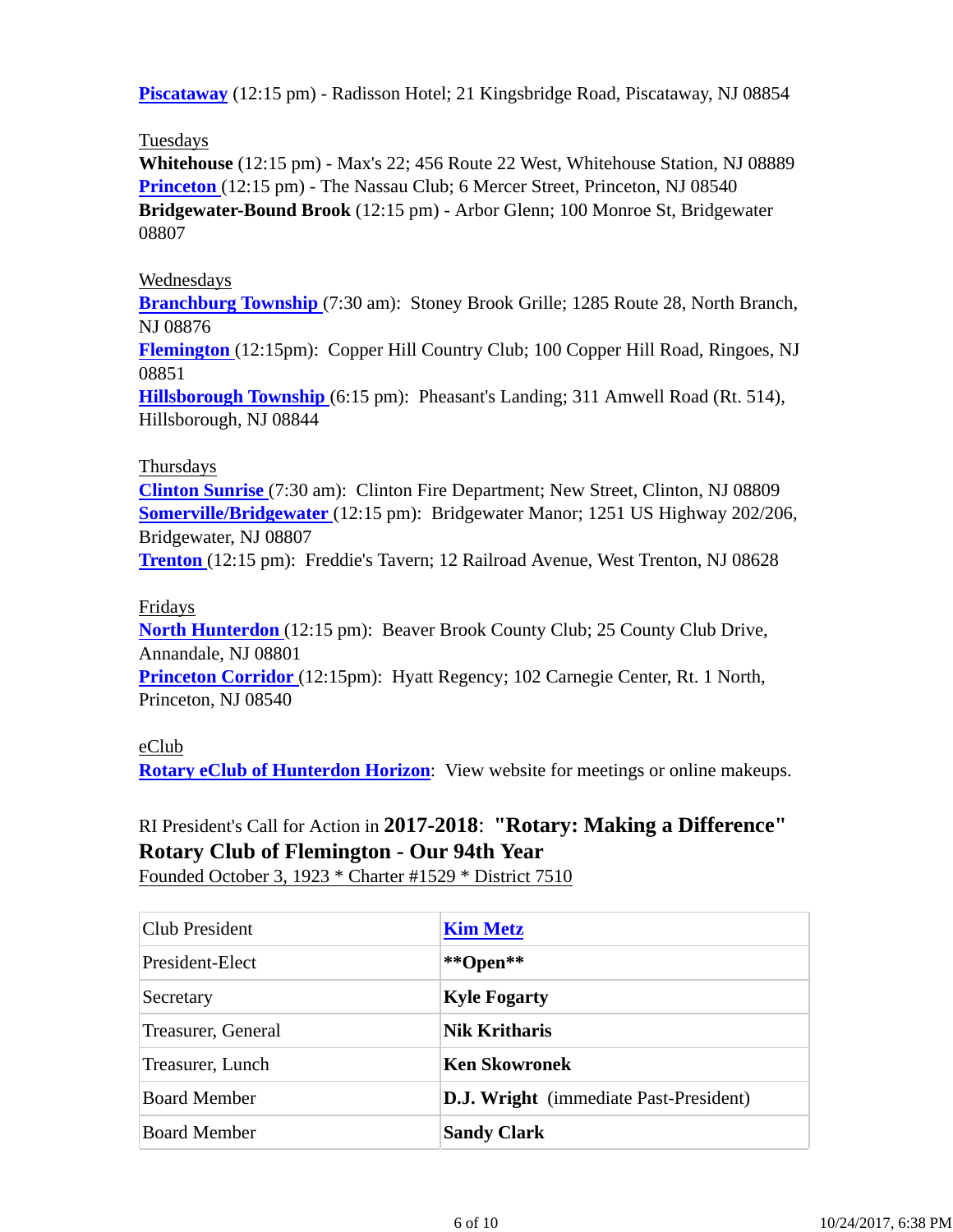| <b>Board Member</b>                                          | <b>Joe Ziegler</b>                                            |  |
|--------------------------------------------------------------|---------------------------------------------------------------|--|
| Sergeant-at-Arms                                             | <b>Dianne Durland</b>                                         |  |
| R.I. President                                               | <b>Ian H.S. Riseley</b> (Sandringham, Victoria,<br>Australia) |  |
| District Governor (DG)                                       | <b>Bob Zeglarski</b> (Roselle-Rosselle Park)                  |  |
| District Governor Elect (DGE)                                | <b>John Shockley</b> (Hillsborough)                           |  |
| District Governor Nomimee (DGN)                              | <b>Ann Walko</b> (Watchung-Warren)                            |  |
| <b>Assistant District Governor (ADG)</b>                     | <b>Albert Varga</b> (Lambertville-New Hope)                   |  |
| Club Meetings: Wednesday, 12:15 pm, Copper Hill Country Club |                                                               |  |

100 Copper Hill Road, Ringoes 08551





**MISSION STATEMENT:** The mission of Rotary International is to assist and guide Rotarians and Rotary clubs to accomplish the Object of Rotary to ensure Rotary's continuing relevance and to help build a better world, emphasizing service activities by individuals and groups that enhance the quality of life and human dignity, encouraging high ethical standards, and creating greater understanding among all people to advance the search for peace in the world.

**THE OBJECT OF ROTARY:** The object of Rotary is to encourage and foster the ideal of service as a basis of worthy enterprise and, in particular, to encourage and foster:

**1st**: The development of acquaintance as an opportunity for service; **2nd**: High ethical standards in business and professions, the recognition of the worthiness of all useful occupations, and the dignifying of each Rotarian's occupation as an opportunity to serve society;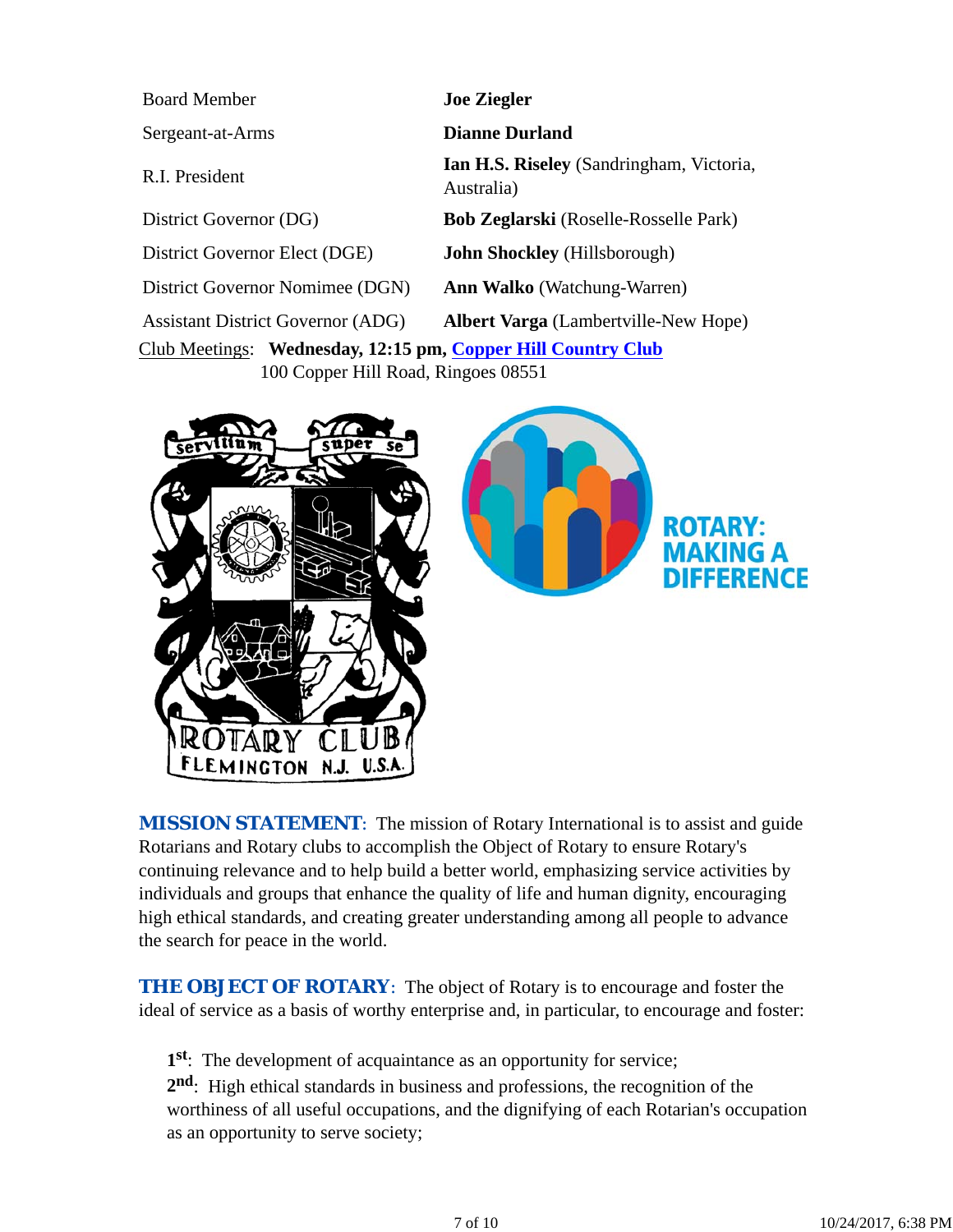**3rd**: The application of the ideal of service in each Rotarian's personal, business and community life;

**4th**: The advancement of international understanding, goodwill, and peace through a world fellowship of business and professional persons united in the ideal of service.

### **THE 4-WAY TEST:** "Of the things we think, say or do:

- **1st**: Is it the Truth?
- 2<sup>nd</sup>: Is it Fair to all concerned?
- **3rd**: Will it build goodwill and better friendships?
- **4th**: Will it be beneficial to all concerned?"

### *ROTARY's AVENUE'S OF SERVICE*:

**1)** Through **Club Service**, we have fun, build lasting friendships, and make sure that our club runs well.

**2)** Through **Vocational Service**, we volunteer our professional skills to serve others and promote integrity in everything we do.

**3)** Through **Community Service**, we address local needs and work with our community to bring lasting improvements.

**4)** Through **International Service**, we meet humanitarian needs around the globe and promote world understanding and peace.

**5)** Through **Youth Service**, we work with young people to help them become the next generation of leaders, visionaries, and peacemakers.

# **2017-2018 CLUB MEMBER ROSTER Rotary Club of Flemington, NJ**

Current Number of Members: 38

| <b>Rotarian</b>                   | <b>Member Since</b> | <b>Classification</b>                    |
|-----------------------------------|---------------------|------------------------------------------|
| Bohler, Herbert C. (Herb)         | 1977                | <b>Specialty Advertising</b>             |
| Boynton, Adam                     | 2016                | <b>Church / Social Services</b>          |
| Chittenden, Robert L. (Bob)       | 2003                | M.E.F.P. Consulting Engineering          |
| Clark, Arthur L. (Sandy)          | 1987                | Printing                                 |
| Davidson, James G. (Jim)          | 2002                | <b>Rubber Products</b>                   |
| del Campo, Ann                    | 2016                | Scientist & Farmer                       |
| <b>Durland, Dianne</b>            | 2017                | <b>Community Banking</b>                 |
| Ferrari, Frederick J. (Fred)      | 1964                | Orthodontia                              |
| Fisher, Charles H. (Charlie)      | 1961                | <b>Funeral Services</b>                  |
| Fisher, Thomas H. (Tom)           | 2012                | <b>Property &amp; Casualty Insurance</b> |
| <b>Fogarty, Kyle M.</b>           | 2017                | <b>Financial Advisor</b>                 |
| Harrison, Jeffrey (Jeff)          | 1996                | Psychotherapy                            |
| <b>Hyatt, Frederic D. (Fred)</b>  | 2017                | <b>Retired - Aerospace</b>               |
| Kamnitsis, Christopher P. (Chris) | 2001                | <b>Financial Planning</b>                |
| Kritharis, Nikolaos (Nik)         | 2016                | Dentistry                                |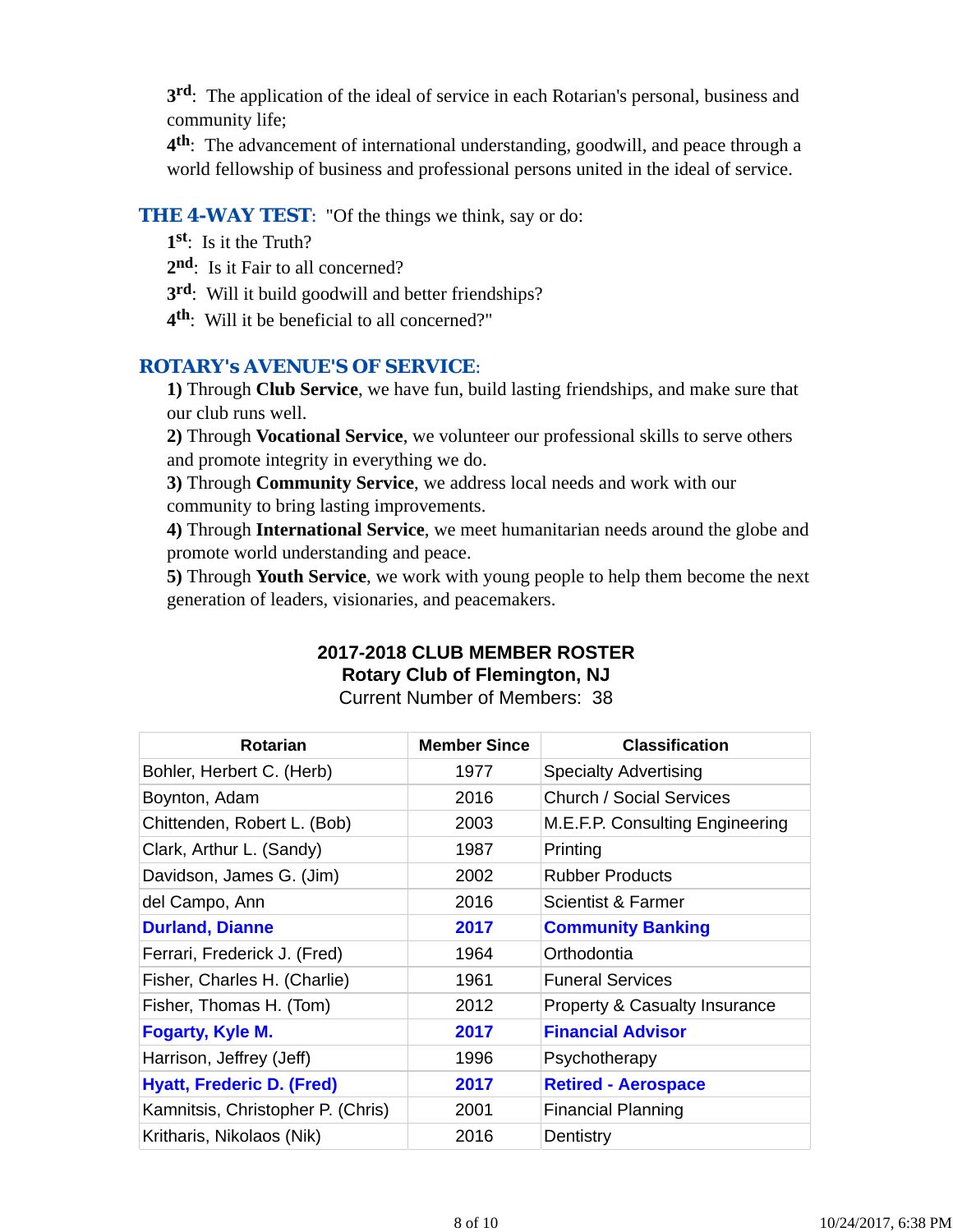| Liebross, Ira                  | 1997 | <b>Family Medicine</b>            |
|--------------------------------|------|-----------------------------------|
| Loew, Darren                   | 2002 | <b>Orthodontics</b>               |
| Martin, Teresa (Terry)         | 1993 | Solid Waste/Recycling             |
| Mazujian, Harry                | 2004 | Clergy                            |
| McWilliams, Nancy              | 1992 | Psychotherapy                     |
| Metz, Kim                      | 2007 | <b>Technical Education</b>        |
| Muller, George D.              | 1964 | <b>Cut Glass Manufacturing</b>    |
| Newland, Robert D. (Bob)       | 1998 | Insurance                         |
| Ownes, Terry M.                | 1987 | <b>Floor Covering</b>             |
| Phelan, Christopher J. (Chris) | 2009 | <b>Chamber Of Commerce</b>        |
| Randolph, R. Wayne             | 1982 | <b>Veterinary Medicine</b>        |
| Ruberto, Johanna S.            | 2016 | <b>High School Administration</b> |
| Schaible, R. Michael (Mick)    | 1998 | <b>Appraisal Services</b>         |
| Skowronek, Kenneth J. (Ken)    | 1994 | <b>Family Law</b>                 |
| Sollner, Richard F. (Dick)     | 1962 | Air Transportation                |
| Stothoff, Richard H. (Dick)    | 1966 | <b>Sanitary Engineering</b>       |
| Widico, Karen A.               | 1997 | <b>Public Health Services</b>     |
| Williams, Gwen                 | 1991 | Purchasing/Manufacturing          |
| Wise, Robert (Bob)             | 1992 | <b>Hospital Administration</b>    |
| Woske, Harry                   | 1977 | Cardiology                        |
| Wright, Daniel J. (D.J.)       | 2003 | <b>Funeral Services</b>           |
| Ziegler, Joseph E. (Joe)       | 1988 | <b>Investment Advisor</b>         |
| Zullo, John J. (Johnnie)       | 1987 | <b>Chemical Engineering</b>       |

Yours in Rotary Service! Bob Chittenden

**Rotary Club of Fleminton, NJ** PO Box 751 - Flemington, NJ 08822 www.FlemingtonRotaryNJ.org

Providing "Service Above Self" Since 1923



Rotary Club of Flemington, NJ, USA, PO Box 751, Flemington, NJ 08822

SafeUnsubscribe™ {recipient's email} Forward this email | Update Profile | About our service provider Sent by bchittenden@jarengineering.com in collaboration with